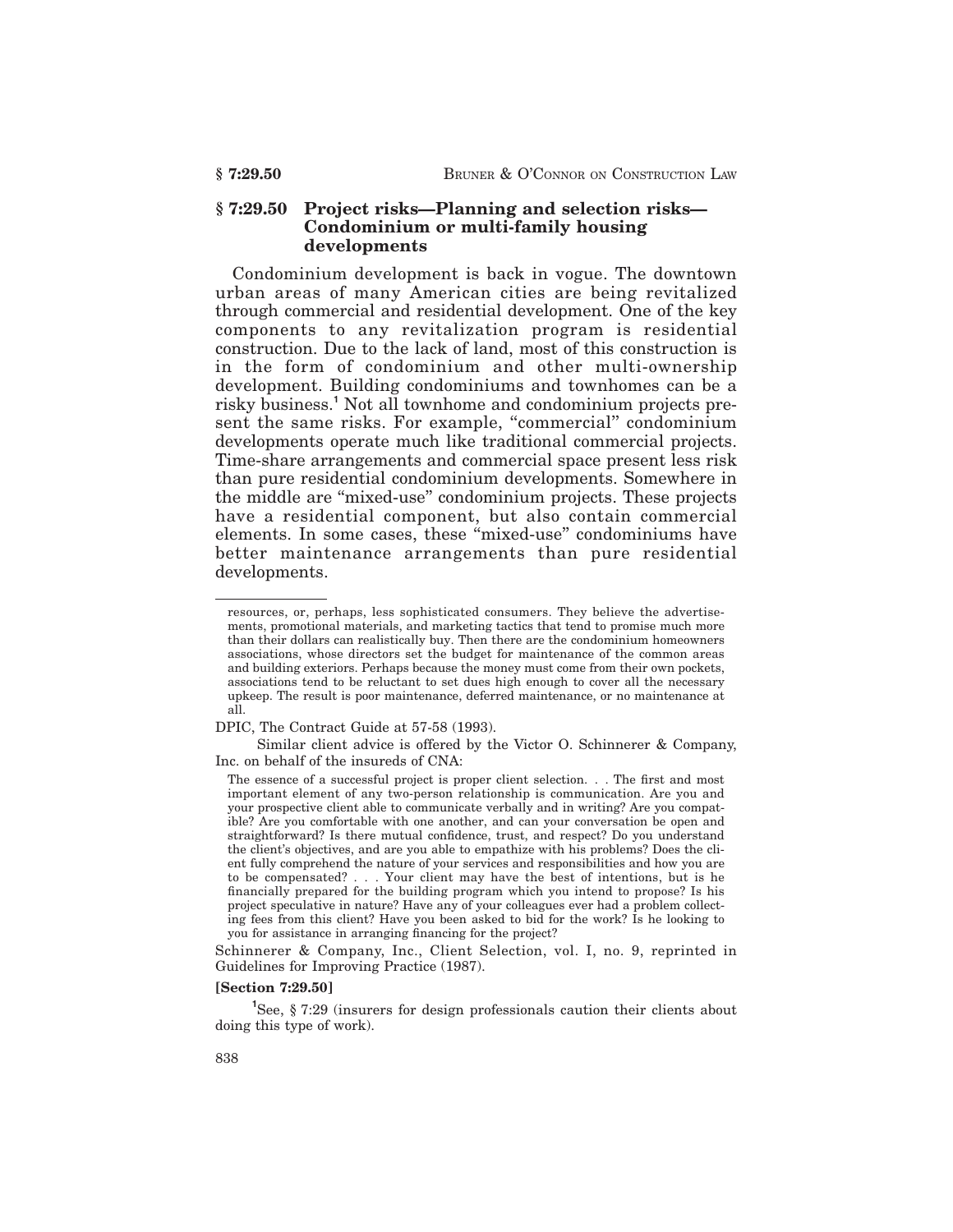Claims data from CNA/Schinnerer for 1999 through 2003 reveals that multi-family housing projects present significant professional liability risks:

One way to look at the professional liability risks of specific project types is to look at the percentage of claims generated compared to the percentage of reported fees for that project type. When this ratio is above 1 to 1, the project type has a ''relativity risk'' that indicates that the fees for this type of project may not be appropriate. The disparity between the amount of billings generated by residential design projects and the outlay in claims defense costs and indemnity payments is one indication that residential projects are "risky."

According to 1999-2003 claims statistics from CNA/Schinnerer, the "relativity risk" varies greatly across the range of residential projects, which include single-family, short-term, and multi-family residential projects. Multi-family housing projects, which include condos, generate a tremendous volume and cost of claims compared to billings for professional services. Reported billings for multifamily housing projects represent less than 4.5% of the total from all design projects. Claims from these projects, however, represent more than 18% of all claims. Specifically for condo projects in the CNA/Schinnerer program, fees for condo projects represent 5% of all fees, but 20% of all claims dollars. The ratio of the percentage of claims to the percentage of billings—four to one—means that residential projects are considered highly risky.

When fees for professional services are being calculated, this ''relativity risk'' factor should be taken into account. Condo projects are the most severe project type from the standpoint of claims. Even firms experienced in condo design, those that have worked with reputable owners and developers on projects where construction quality was not compromised, have suffered. Although most claims were against architects, there were many structural and mechanical engineering claims. Following is some condo claims data from the CNA/Schinnerer program for 1999-2003:

- The average paid condo claim totaled about \$190,000 in defense and indemnity costs.
- The top  $25\%$  averaged about \$540,000 in defense and indemnity costs.
- The top 10% averaged more than \$820,000 in defense and indemnity costs.
- Of the top 25 paid claims for condo projects, 7 were on behalf of firms in CNA/Schinnerer's Small Firm program (annual billings less than \$500,000) these 7 claims averaged close to \$670,000).**<sup>2</sup>**

There are a number of reasons that account for the special

**<sup>2</sup>** Jones, Jr., Risk Management in Condominium Development: The Insurer's View of Design and Construction, American Bar Association, Forum on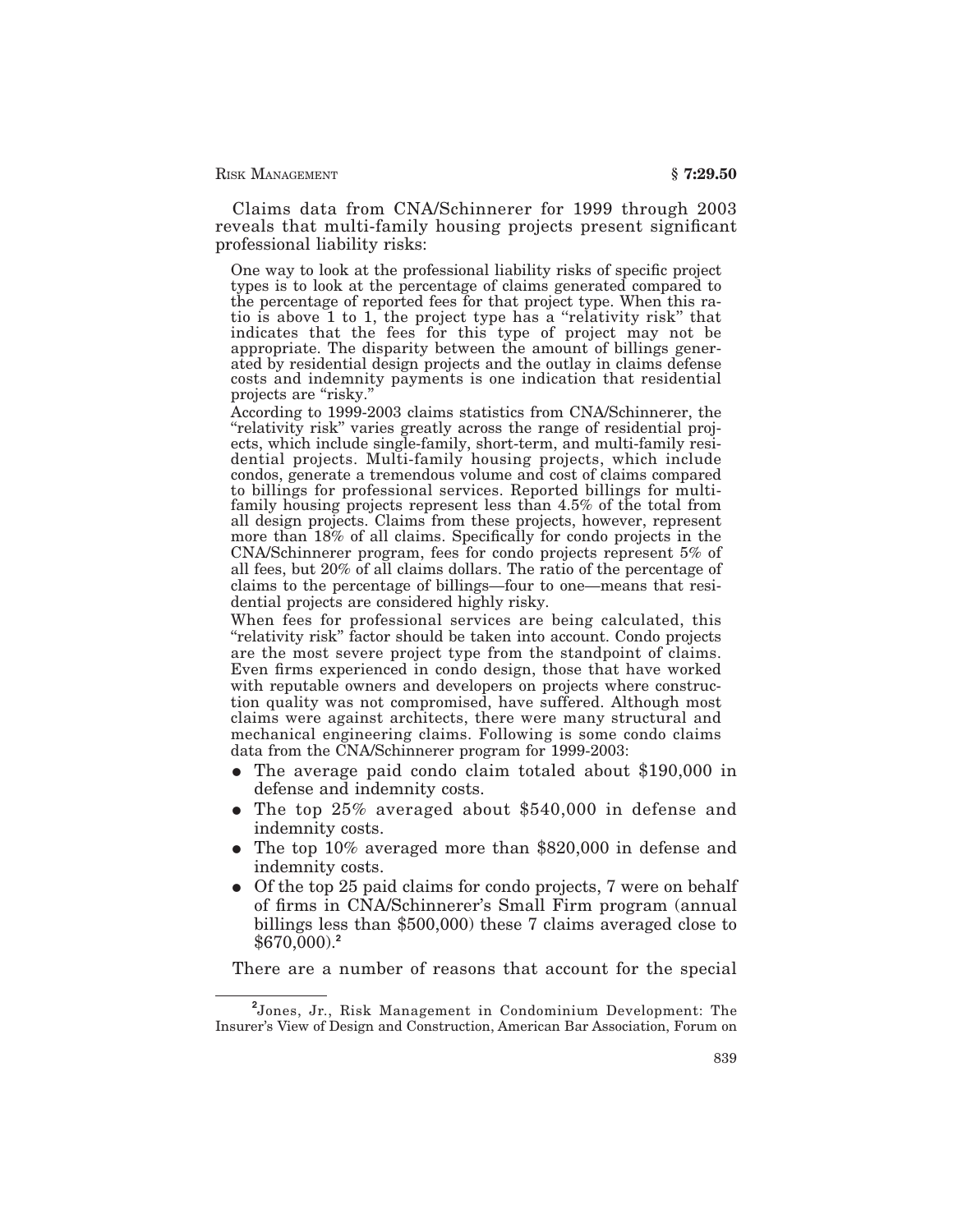risks associated with multi-ownership projects. One of the most fundamental is that fact that the end-users of the project are not involved in its design or construction. Moreover, the representations made during the marketing process may not necessarily square with the realities of residential ownership. These are ripe conditions for disappointed expectations.**<sup>3</sup>**

The governance of multi-ownership residential communities can also generate litigation exposure. Homeowners associations have a duty to keep common areas in a state of repair. Yet financial assessments to accomplish these responsibilities may not always be adequate. Moreover, the individuals comprising the homeowners association can feel pressure from other unit owners to "take action" to correct perceived deficiencies:

[A]n HOA [homeowners association] can be sued for damages if it fails to discharge its duty to maintain the common areas in proper condition. For example, the HOA may be sued by individuals who sustain personal injuries as a result of a defective condition existing upon the subject premises. Moreover, actions have often been brought against an HOA by condominium unit owners seeking compensation for property damage sustained in individual units which allegedly occurred because the HOA failed to properly maintain common elements such as roofs. Since an HOA can be

the Construction Industry, at pp. 4-5 (April 7-9, 2005). The author notes that the top five claims allegations for condo projects in the CNA/Schinnerer program are related to failures of: (1) waterproofing (i.e., water infiltration), (2) HVAC systems, (3) foundations, (4) roofing, and (5) allegations that the project was overbudget due to design negligence. Many condo projects experience water infiltration damage around windows and balconies. This problem is exacerbated due to the fact that many of the projects are located in states with damp climates and windy conditions.

**<sup>3</sup>** See Kennedy, Discovery of Construction Defects in Planned Unit Developments: The Role of the Homeowners Association, American Bar Association, Forum on the Construction Industry, at p. 16 (April 7-9, 2005) ("Fraud based claims are often asserted against developer/builders. For example, if a developer/ builder expressly misrepresents the characteristics or quality of a home, unit, or common area structure, it can be held liable under a theory of fraudulent misrepresentation); see also Kennedy and DeHaan, Litigation Involving the Developer, Homeowners' Associations, and Lenders, 39 Real Prop. Prob. & Tr. J. 1 (Spring 2004); Stott, Stigma Damages: the Case for Recovery in Condominium Construction Defect Litigation, 25 Cal. W. L. Rev. (1988-89); Stark & Cook, Pay it Forward: A Proactive Model to Resolving Construction Defects and Market Failure, 38 Val. U. L. Rev. (Fall 2003). Claims against developer-builders can also be premised upon fraudulent concealment. See Barnhouse v. City of Pinole, 133 Cal. App. 3d 171, 183 Cal. Rptr. 881 (1st Dist. 1982) (holding modified by, Geernaert v. Mitchell, 31 Cal. App. 4th 601, 37 Cal. Rptr. 2d 483 (1st Dist. 1995)) (failure to inform perspective homeowners of soil instability); Woodlands Land Development Co., L.P. v. Jenkins, 48 S.W.3d 415 (Tex. App. Beaumont 2001) (fraud claim).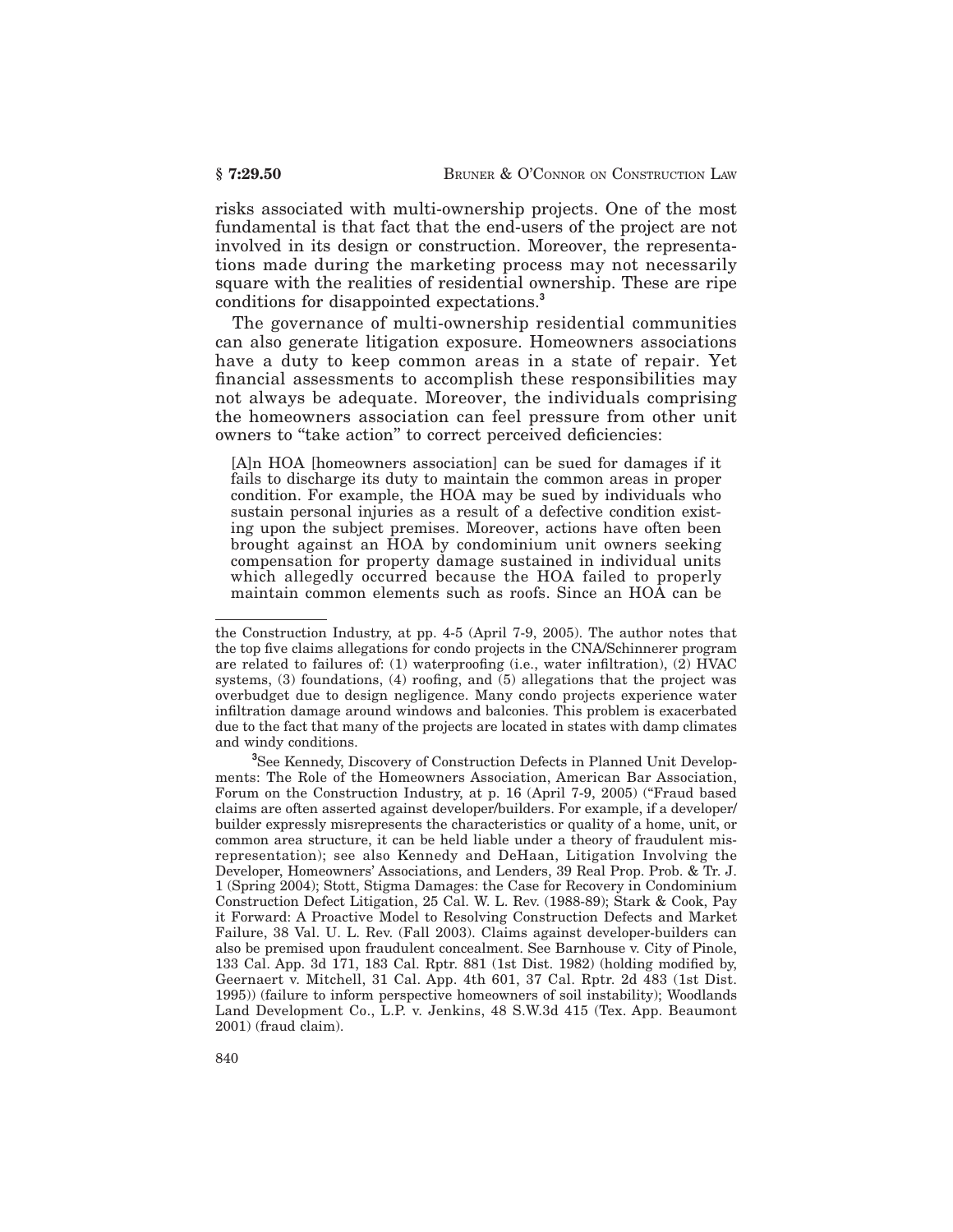held liable and damages for common area defects, the HOA obviously has a great interest in seeing to it that common area defects are repaired as expeditiously.

Given the fact that HOAs are charged with a duty to keep the common areas in good repair and maintenance, the vast majority of jurisdictions if not all, it is now well settled that condominium and HOAs have standing to sue for construction defects affecting the common areas.**<sup>4</sup>**

Laws covering multi-family development can influence litigation risk. In many jurisdictions, homeowners are viewed as unsophisticated and afforded greater protection than commercial enterprises. At a minimum, the various statutory schemes that influence condominium or townhouse litigation can be complex and confusing.**<sup>5</sup>**

Special provisions in the Residential Construction Liability Act (RCLA) govern actions in connection with construction defects in residential property. See Prop. C. 27.001 et seq. These provisions apply to claims for damages resulting from construction defects other than actions for personal injury, survival, wrongful death, or damage to goods. These provisions prevail over any other laws including the Deceptive Trade Practices Act, to the extent of any conflict. Prop. C.  $\S 27.002(a)$ . Because of this preemptive language, there is (now outdated) authority that the RCLA preempts claims for negligence, breach of contract, and breach of warranty, though not claims for common-law fraud See Bruce v. Jim Walters Homes, Inc., 943 S.W.2d 121, 123-24 (Tex. App. San Antonio 1997), writ denied, (Oct. 2, 1997). However, the RCLA was amended in 1999 to provide expressly that it does not create any cause of action. See Prop. C. § 27.005. If the RCLA has preemptive force but does not create a cause of action,

**<sup>4</sup>**Kennedy, Discovery of Construction Defects in Planned Unit Developments: The Role of the Homeowners Association, American Bar Association, Forum on the Construction Industry, at p. 3 (April 7-9, 2005). The author also discusses the dilemma for the developer that results when it controls the HOA board by virtue of owning a majority of the units. If significant construction defects are at issue, a developer-owned HOA may have a conflict of interest and yet owe a fiduciary duty to unit owners. See Hyatt & Stubblefielfd, The Identity Crisis of Community Associations: In Search of the Appropriate Analogy, 27 Real. Prop. Prob. & Tr. J., 589 (Winter 1993); Sandburg & Smith, When the Developer Controls the Homeowner Association Board: The Benevolent Dictator?, 31 Colo. Law R. 91 (Jan. 2002).

**<sup>5</sup>**Texas is an example. Tex. Prop. Code Chapters 81 and 82, Texas' condominium statutes, do not touch upon the subject of the liability of contractors or subcontractors who build, repair, or remodel condominiums. Residential construction defect claims are governed primarily by Texas Property Code Chapter 27. Texas Property Code, Chapter 27, Residential Construction Liability, defines "residence" as including units "in a multiunit residential structure in which title to the individual units is transferred to the owners under a condominium or cooperative system.'' Tex. Prop. C. 27.001(4). Chapter 27 also defines "construction defect" to include matters concerning the "design, construction, or repair'' of not only new residences, but also the ''alteration of or repair or addition to an existing residence.'' Tex Prop. C. 27.001(2).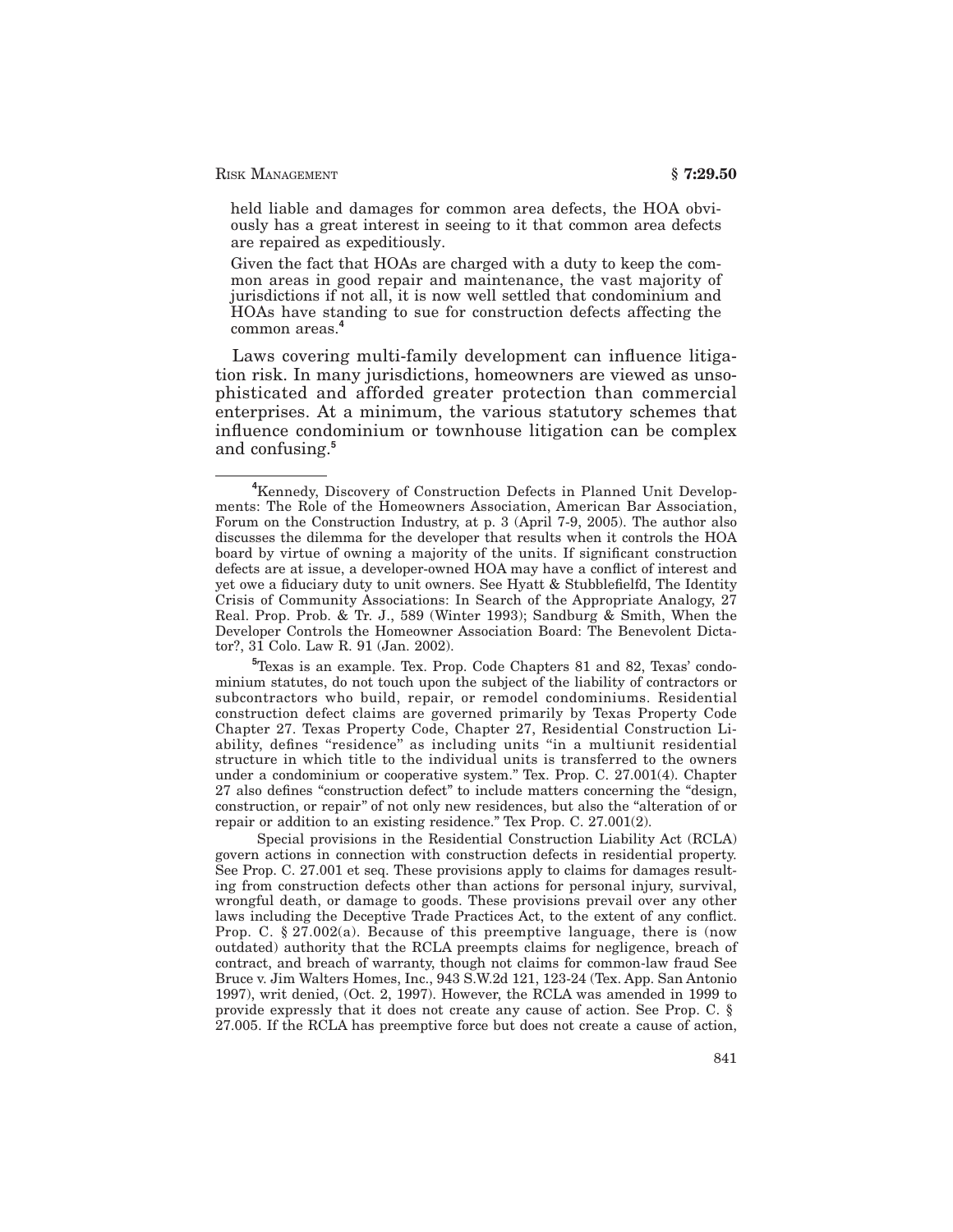A number of jurisdictions' condominium laws require specific warranties.**<sup>6</sup>** For example, Florida law requires subcontractors

RCLA was enacted with the support of pro-builder lobby groups, and was specifically intended to limit the liability of residential builders and contractors. Numerous homebuilder lobby groups heavily supported it in an attempt to curtail what they perceived to be the expansive claims consumers could pursue under the state's Deceptive Trade Practices Act (DTPA). Under RCLA, owners are now required to provide written notice to contractors at least 60 days prior to filing suit, and contractors may make a written request to inspect the subject property and document any defects. The contractor is afforded 45 days after receipt of notice to make a written settlement offer to the claimant. In any case involving damages greater than \$7,500, either the claimant or contractor may file a motion to compel mediation, with the costs of mediation to be split between the parties.

RCLA does not limit or bar any defenses otherwise applicable to construction defect causes of action, but adds defenses available to the contractor. In an action covered by the RCLA to recover damages resulting from a construction defect, a contractor is not liable for any percentage of damage caused by any of the following:

- 1. Negligence of a person other than the contractor or an agent, employee, or subcontractor of the contractor;
- 2. Failure of a person other than the contractor or an agent, employee, or subcontractor of the contractor to take reasonable action to mitigate the damages or to maintain the residence;
- 3. Normal wear, tear, or deterioration;
- 4. Normal shrinkage due to drying or settlement of construction components within the tolerance of building standards; or
- 5. The contractor's reliance on written information relating to the residence, appurtenance, or real property that was obtained from official government records, if the information was false or inaccurate, and the contractor neither knew nor reasonably should have known of the falsity or inaccuracy of the information.

See Prop. C. 27.003.

**<sup>6</sup>**Ohio's condominium statute, O.R.C. § 5311.25(E), requires condominium instruments to provide that the developer has furnished at least a two-year warranty covering material or workmanship used in structural, mechanical components and common service elements serving the condominium property or additional property as a whole and a one-year warranty for any repair, replacement of structural, mechanical, or other elements pertaining to each unit. These warranties commence on a date the deed or other evidence of ownership is filed for record following the first sale of a condominium ownership interest to a purchaser in good faith for value. All warranties made to the developer that exceed the statutory time period with respect to any part of the units or com-

the plaintiff would be left without a remedy. Accordingly, more recent authority holds that the RCLA does not preempt any otherwise available cause of action, but merely modifies the procedure for and the remedies available under preexisting causes of action. See Sanders v. Construction Equity, Inc., 42 S.W.3d 364, 369-72 (Tex. App. Beaumont 2001) (RCLA neither creates cause of action nor preempts other claims, but instead limits and controls causes of action that otherwise exist with respect to residential construction defects, including negligence, fraud, DTPA, breach of contract, and warranty claims).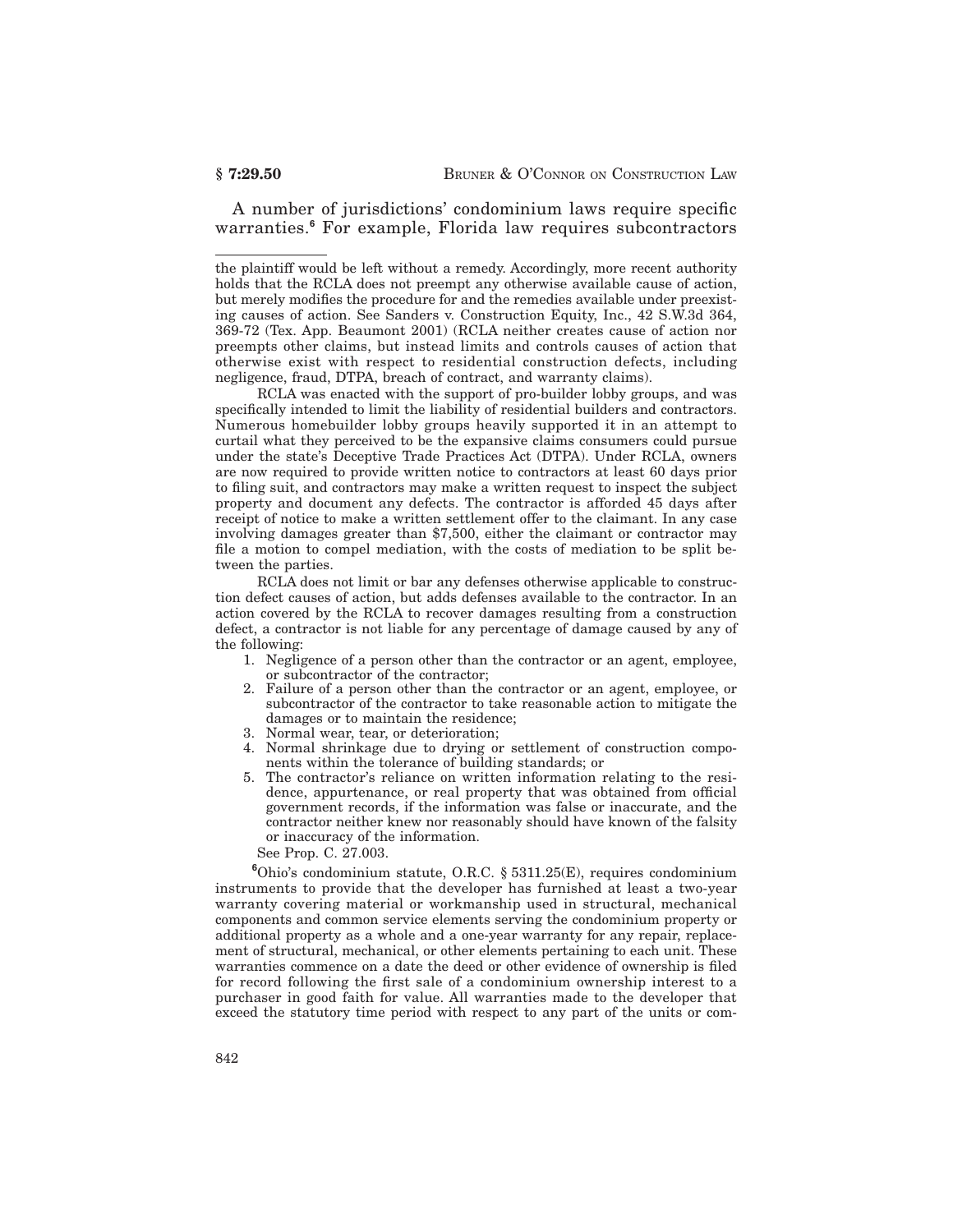and suppliers to grant to the condominium developer and to the unit purchasers implied warranties of fitness as to the work performed or materials supplied by them as follows:

- (a) For a period of three years from the date of completion of construction of a building or improvement, a warranty as to the roof and structural components of the building or improvement and mechanical and plumbing elements serving a building or an improvement, except mechanical elements serving only one unit.
- (b) For a period of one year after completion of all construction, a warranty as to all other improvements and materials.**<sup>7</sup>**

There are strategies for reducing and mitigating the risk associated with developing and constructing multi-unit for residential property. As with all development, pre-construction planning is critical. Selecting experienced professionals to prepare the plans and specifications and governing condominium documents is a necessity.**<sup>8</sup>** Specific risk management strategies include:

- $\bullet$  Hire the right people. This is always an important risk management mitigation strategy for any undertaking, but all the more important for "risky" activities.
- Do business with experienced developers having a successful track record in multi-family housing construction.**<sup>9</sup>**
- Carefully coordinate design documents.

**<sup>7</sup>**Fla. Stat. § 718.203(2).

**<sup>8</sup>**For helpful articles on this topic see Estis, Risk Management in Condominium Development: The Developer's Perspective, American Bar Association, Forum on the Construction Industry (April 7-9, 2005); Kennedy, Discovery of Construction Defects in Planned Unit Developments: The Role of the Homeowners Association, American Bar Association, Forum on the Construction Industry (April 7-9, 2005) (discussing a number of responsibilities and actions to be taken by a homeowners association when confronted with construction defects); Jones, Jr., Risk Management in Condominium Development: The Insurer's View of Design and Construction, American Bar Association, Forum on the Construction Industry (April 7-9, 2005) (offering suggestions to design professionals and contractors on how to manage condominium development risks).

**<sup>9</sup>**Because condominium development is often performed by special purpose limited liability entities, it is important that the affiliated developer have a successful history in developing similar projects. The same is true for those who design and construct the project. Commercial contractors, while they may be

mon areas and facilities must also be assigned to the purchaser. See also Point East Condominium Owners' Assn. v. Cedar House Assoc., 104 Ohio App. 3d 704, 663 N.E.2d 343 (8th Dist. Cuyahoga County 1995) (contractor's warranty to developer that all work will be free of faults and defects contain no time limitation, and thus was held to exceed developers two-year warranty, and was assigned to owners).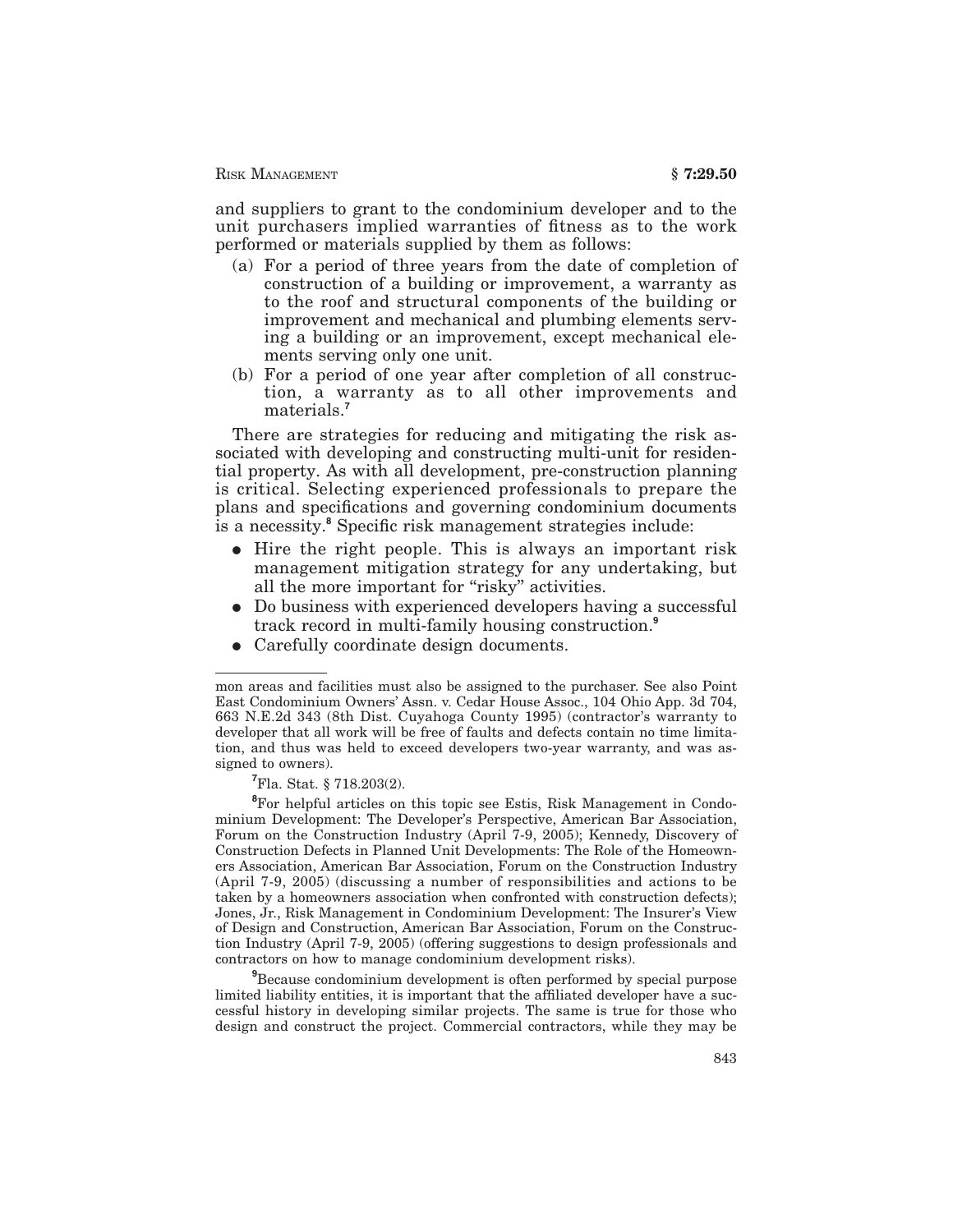- Ensure condominium governing documents conform to actual design drawings.
- Ensure that the association's budget is adequate, including reserves for maintenance obligations. Be realistic regarding the useful life and life-cycle costs of the various operating and structural systems.
- Review final-as built documents to determine whether they conform with public offering plans.
- Properly manage the punch list process so that owners are not aggravated by lingering warranty items.
- Ensure that the condominium governing documents (e.g., Master Deed, Declaration of Covenants, Certificate of Incorporation, By-laws) are appropriate for the particular condominium project contemplated.
- Ensure that condominium plan documents and construction agreements contain appropriate risk allocation/management provisions, including:
	- Limitation of liability provisions**<sup>10</sup>**
	- Indemnity agreements**<sup>11</sup>**
	- Provisions mandating disclosure of financial data**<sup>12</sup>**
	- Arbitration provisions (and other clauses calling for structured dispute resolution such as mediation)**<sup>13</sup>**

**<sup>11</sup>**See Chapter 10.

**<sup>12</sup>**Obtaining indemnification is only so good as the financial resources behind the indemnitor's promise. In many cases, the condominium developer is a special purpose limited liability entity with little or no assets. Provisions which require disclosure of financial information are the first line of defense, for without this information it is difficult to determine whether one needs to seek affiliate guarantees to bolster indemnity or other contractual commitments. See § 5:39.

**<sup>13</sup>**While arbitration is favored, and parties who are not signatories to an arbitration agreement can sometimes be bound to arbitrate, there are limitations. See R.J. Griffin & Co. v. Beach Club II Homeowners Ass'n, 384 F.3d 157 (4th Cir. 2004) (general contractor unable to compel homeowners association to arbitrate as it was not a third-party beneficiary of master deed which contained arbitration provision and doctrine of equitable estoppel did not bind association

more than adequate for office or other commercial construction, may be inexperienced when it comes to luxury residential construction. Luxury residential construction is not similar to commercial construction. The expectations of buyers are significantly different. Therefore, it is important to retain design and construction professionals familiar with the type of development being contemplated. It is also important to review the qualifications of project managers and superintendents. These individuals should also be familiar with condominium construction.

**<sup>10</sup>**See §§ 10:84 to 10:89; 17:98; 19:52.66 to 19:52.72.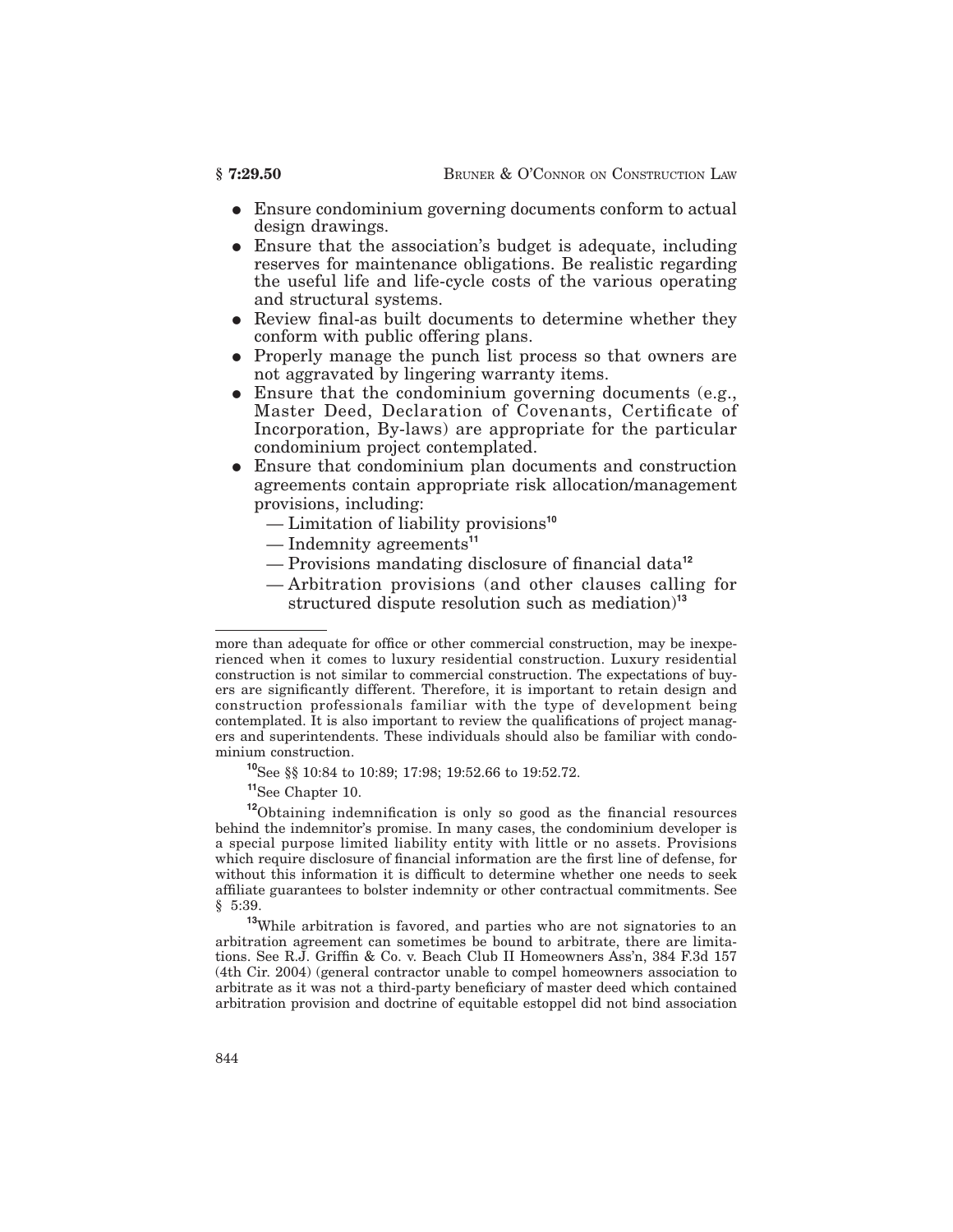RISK MANAGEMENT **§ 7:29.50** 

- Waivers/disclaimers of implied warranties**<sup>14</sup>**
- Contractually shorten applicable statutes of limitation/ statutes of repose**<sup>15</sup>**
- Waiver of consequential damages**<sup>16</sup>**
- Stipulated or liquidated damage provisions**<sup>17</sup>**
- Waiver of subrogation provision**<sup>18</sup>**
- Exclusive remedy provisions**<sup>19</sup>**
- Provisions requiring additional insured coverage**<sup>20</sup>**
- Mandatory maintenance obligations**<sup>21</sup>**

**<sup>15</sup>**This is another mixed-bag. While most states will allow parties to contractually shorten the applicable statute of limitations (or eliminate the discovery rule), where consumers are involved the courts provide more scrutiny. See §§ 5:254, 7:174.60.

**<sup>16</sup>**These are relatively standard provisions in sale of goods contracts. They are becoming more popular in construction agreements. See §§ 5:115, 9:34, 19:52.54.

<sup>17</sup>These provisions set a predetermined damage measure in place of actual damages. Where delay can result in loss of sales opportunities and ill-defined yet significant actual damages, agreeing to a liquidated sum may well prove to be a wise risk mitigation measure. See §§ 19:52, 19:52.64 and 19:52.65.

**<sup>18</sup>**These provisions are routinely enforced and place the risk of insured losses at the feet of a property insurer. See §§ 11:100, 19:52.58.

**<sup>19</sup>**These provisions set out a specific remedy for a particular wrong. They are common in sale of goods contracts where an exclusive repair and replacement remedy is common. See §§ 9:41, 19:52.57.

**<sup>20</sup>**While the scope of additional insured coverage continues to evolve, it remains important for contracting parties to secure whatever insurance benefits they can under lower-tier contracting parties' insurance. See §§ 11:56 to 11:65, 11:104.

**<sup>21</sup>**Inadequate or improper maintenance can lead to problems and result in claims. Preparation of a maintenance manual is useful if it is actually followed and may well reduce claims, and if it is not followed, it may provide a defense. A contractual commitment to maintain an adequate maintenance program is a

to the arbitration provision contained in the construction agreement between the developer and general contractor). See also Chapter 20.

**<sup>14</sup>**Condominium lawsuits frequently involve allegations that one or more of the defendants breached a variety of implied warranties, including the implied warranty of habitability, workmanlike performance or specific statutory warranties. The case law is mixed as to whether some or all of these warranties may be disclaimed or waived. Nevertheless, appropriate risk management strategies include attempting to eliminate these warranties and instead rely on tailored express warranties. See Turner v. Westhampton Court, L.L.C., 903 So. 2d 82 (Ala. 2004) (purchasers effectively disclaimed implied warranty of habitability and waived implied warranty of workmanship); Bynum v. Prudential Residential Services, Ltd. Partnership, 129 S.W.3d 781 (Tex. App. Houston 1st Dist. 2004) (''as is'' clause in purchase of real property agreement is enforceable); see also §§ 9:33, 9:74, 19:52.61.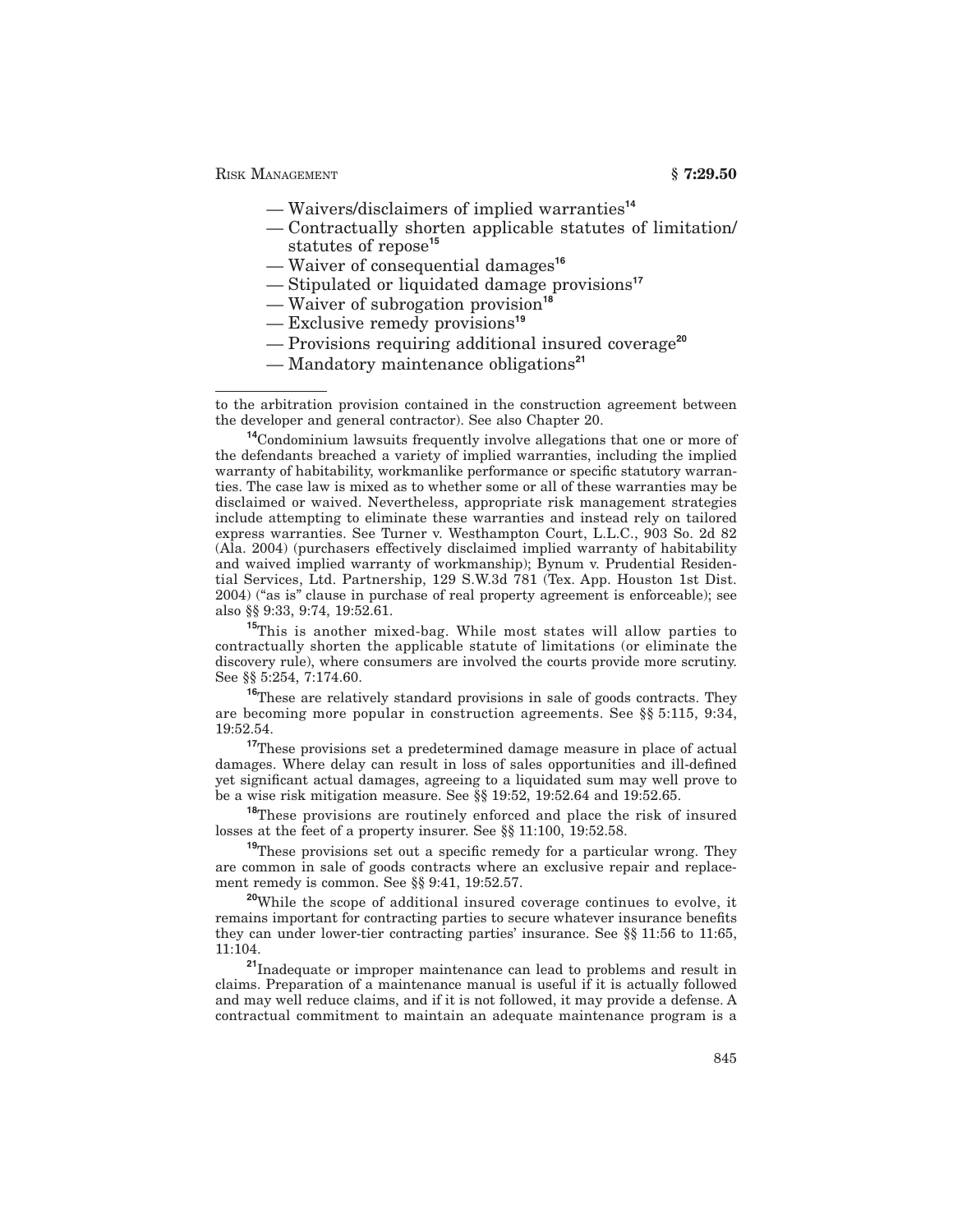- Escrow of maintenance funds**<sup>22</sup>**
- Provisions providing indemnity in the event of condo conversion**<sup>23</sup>**
- Limit third-party beneficiary status**<sup>24</sup>**
- Provisions requiring notice of defects and granting a right to repair as precondition to suit**<sup>25</sup>**
- Require all parties to maintain adequate levels of insurance.**<sup>26</sup>**
- Avoid inappropriate exterior insulating finish systems (EIFS).**<sup>27</sup>**

useful risk management device.

**<sup>22</sup>**Project owners and developers may be required to pay into a fund for the correction of defects or compensation for misrepresentations in quality.

**<sup>23</sup>**Sometimes what starts out as a normal commercial project will be converted to a condominium. This, of course, can radically change the risk profile of the project. If a party believes that this is a possibility, it may make sense to negotiate a proposed remedy in the event the project is converted to a condominium.

<sup>24</sup>It is prudent risk management to limit the number of people to which a party may owe a contractual obligation. This is particularly so in states that enforce the economic loss rule in service transactions. See § 5.23.

**<sup>25</sup>**Litigation is expensive and if repairs can be undertaken before suit is commenced, time and money can often be saved. This is theory behind new construction defects/right to repair laws. See § 9:77.50. Just how successful these statutes are in slowing the growth of multi-housing litigation is yet to be seen. Nor is having the right to repair defects a panacea, as more than one builder has been sued for making inadequate repairs. See Torcon, Inc. v. Alexian Bros. Hosp., 205 N.J. Super. 428, 501 A.2d 182 (Ch. Div. 1985), opinion aff'd, 209 N.J. Super. 239, 507 A.2d 289 (App. Div. 1986).

**<sup>26</sup>**See Chapter 11.

<sup>27</sup>There is a fair amount of litigation over water infiltration and mold problems associated with unsuitable or inadequately installed EIFS systems (sometimes referred to as ''synthetic stucco''). If the exterior finish system is inappropriate or, as often is the case, improperly installed, problems can arise. See Turner v. Westhampton Court, L.L.C., 903 So. 2d 82 (Ala. 2004) (''The warranty on the home expired in February 1997. In April 2001, Mr. Turner noticed that his floor was bowing. After discussions with a co-worker who brought up the possibility of moisture intrusion into the house, the Turners hired an inspector to examine the house. The inspector reported that the EIFS on the house had not been installed according to the manufacturer's specifications and that consequently water had damaged parts of the Turners' house.''); DKM Residential Properties Corp. v. The Township Of Montgomery, 182 N.J. 296, 865 A.2d 649 (2005) (failing EIFS system was not installed pursuant to manufacturer's specifications and was in violation of state building code such that code official had the authority to issue notices to the developer even though the developer was not longer in possession of the property). It is important that appropriate systems be specified and critical that they be installed pursuant to the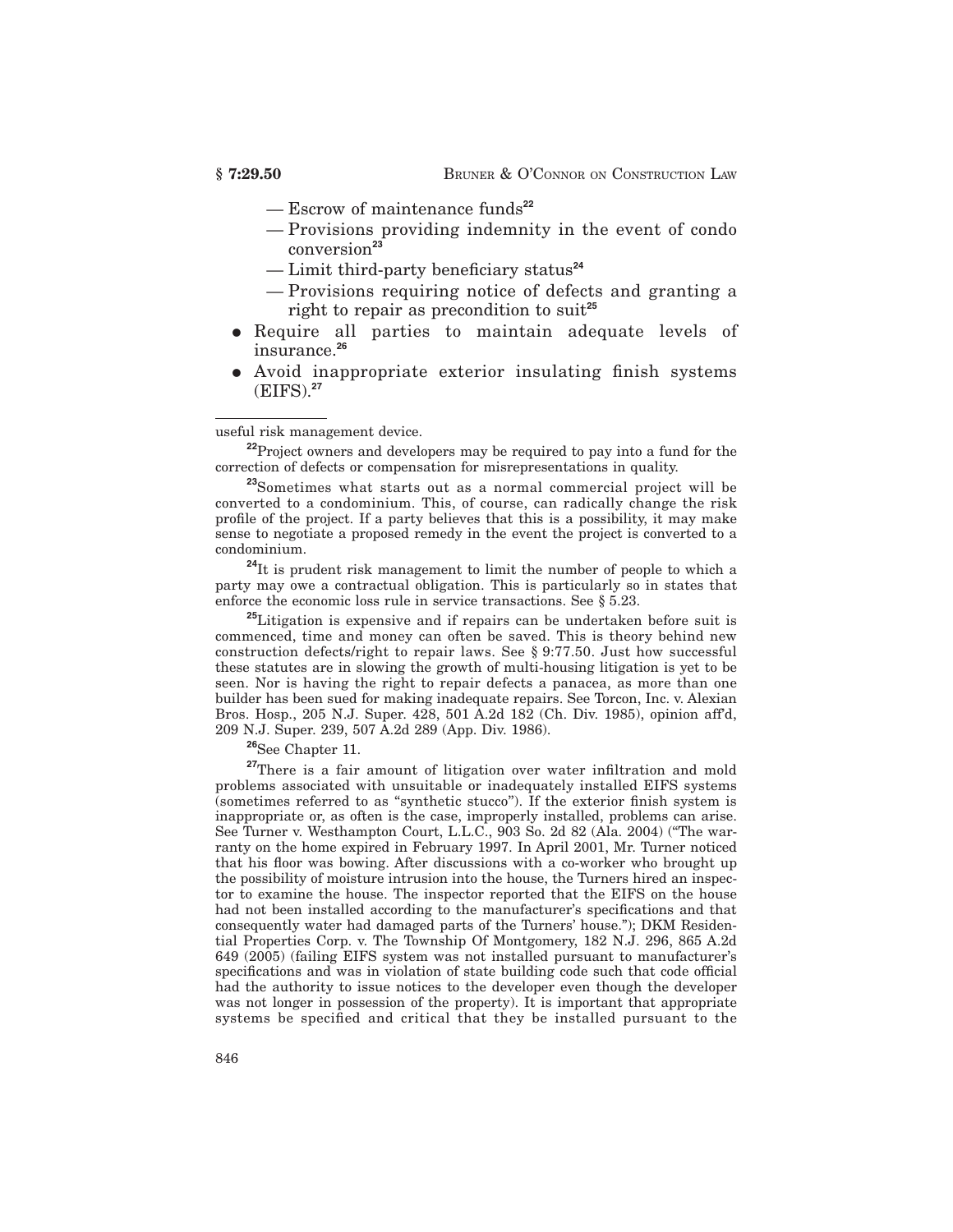RISK MANAGEMENT **§ 7:29.50** 

- E Specify appropriate waterproofing and foundation systems.**<sup>28</sup>**
- Specify appropriate HVAC systems, and provide owners with understandable maintenance and operation instructions.**<sup>29</sup>**
- Properly designed and constructed roofing system.<sup>30</sup>
- Provide adequate contract administration services by a competent design professional.**<sup>31</sup>**
- Consider employing a water infiltration expert to review design and/or construction.**<sup>32</sup>**
- $\bullet$  Be mindful and take special precaution when doing business in problematic jurisdictions.**<sup>33</sup>**
- Maintain good relations and communications with condo as-

### manufacturer's instructions.

**<sup>28</sup>**Water infiltration problems are a main source of multi-family housing claims. So are settlement problems. Therefore, soil preparation, foundation design and construction, and waterproofing, drain tile, and grading activities are important considerations. Moreover, design details and construction around windows and balconies should be carefully reviewed.

**<sup>29</sup>**HVAC problems are another important source of claims. The failure of HVAC systems often implicates improper maintenance or operation. It's important that condominium associations understand how their HVAC systems operate and their required maintenance. Developers should avoid skimping on the HVAC system as this can create a host of problems, including negative pressure conditions (potentially a source of moist air and mold infiltration).

**<sup>30</sup>**Roofing problems are another common source of complaints. Appropriate roofs should be specified and care should be taken to ensure that they are installed pursuant to manufacturer's recommendations.

**<sup>31</sup>**Many problems can be avoided if the construction process is effectively administered by a competent design professional. See Jones, Jr., Risk Management In Condominium Development: The Insurer's View of Design and Construction, American Bar Association, Forum on the Construction Industry at Page 15 (April 7-9, 2005) ("[P]olicyholders in the CNA/Schinnerer program, defense attorneys, and CNA claims specialists all agree that providing a scope of services that includes contract administration (CA) services is another way to manage the risks associated with condo projects. Many design professionals believe that they minimize their risks by not providing CA services. It is the belief of CNA/Schinnerer that providing CA services benefits the design professional, contractor, and project owner.'').

**<sup>32</sup>**Because water intrusion issues plague many condominium projects, hiring an expert in detecting problems before they cause damage may be a useful risk management tool, particularly in climates where water infiltration is a known issue.

**<sup>33</sup>**Condominium litigation is particularly prevalent in certain states, including California, Nevada, Arizona and Florida. One can speculate as to just why this litigation is more common in some states rather than others. In some respects, litigation begets more litigation. After a while, an organized bar develops experience in bringing condominium actions. Other states have climate conditions which can present challenges, particularly for condominium developments near water (e.g., beachfront developments). See Jones, Jr., Risk Manage-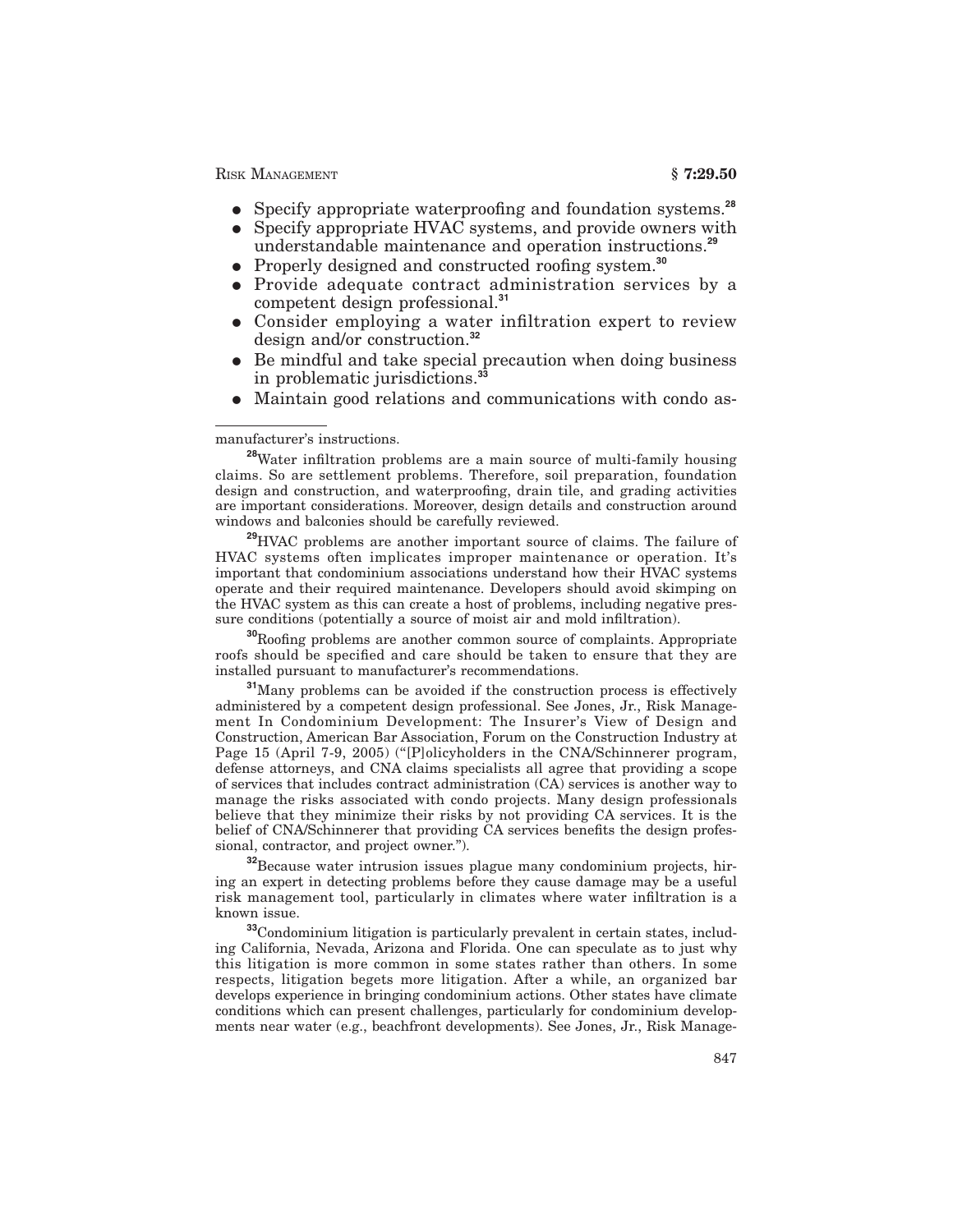sociation management.**<sup>34</sup>**

E Manage the transfer of control from developer to unit owners.**<sup>35</sup>**

ment in Condominium Development: The Insurer's View of Design and Construction, American Bar Association, Forum on the Construction Industry at Pages 7-8 (April 7-9, 2005) (''Washington and Oregon are considered states with high risk due in part to the climate, which tends to be damp and windy. Other problem states include North and South Carolina, Georgia, and Florida. These states have a significant number of ocean front condo projects and experience the same types of moisture and wind issues as projects in the Pacific Northwest. In addition, because many of the condo projects in these states are in resort locations, they are often constructed by project owners and developers that set up ''shell corporations'' for a particular project and then dissolve the corporation once the project is complete. The ''vanishing owner'' poses a potential future problem for design professionals and contractors. California is another problem state due in part to the increased number of condos being built to meet California's housing needs. Rapid design and construction increases the likelihood of errors and omissions, which lead to claims. Finally, it is important to note that a state's statute of repose also influences the loss experience for a given state. For example, South Carolina is considered a high-risk state for condo projects, not only because the significant number of ocean front condos and the related moisture and wind issues, but also because South Carolina has a relatively long statute of repose at 13 years.''). On the other hand, states with relatively dry climates present a better risk profile. Similarly, states with relatively short statutes of repose provide more protection to those designing and constructing condominium projects. See §§ 7:174.50 to 7:174.62, 7:247 (50-state statute of repose/statute of limitation table). States that allow the application of the economic loss doctrine to construction claims present a more favorable risk management profile for contractors and design professionals than those states that limit the doctrine to sale of goods transactions. Given the importance and pervasive influence that the economic loss doctrine has had on construction disputes, the treatise covers this topic in numerous sections, including §§ 6:37, 9:46 to 9:51, 13:29, 17:88 to 17:97, 19:10 to 19:13.

**<sup>34</sup>**Maintaining a good business relationship with one's client or former client is always good risk management. See Estis, Risk Management in Condominium Development: From the Developer's Perspective, American Bar Association, Forum on the Construction Industry at Page 8 (April 7-9, 2005) (''More often than not, developers can foreclose or limit their exposure to litigation by simply be responsive to problems brought to their attention by the association and individual condo owners, and not let those problems fester. The developer should expend as much effort on post-closing customer service as it believed it had done on the construction itself. It should address such concerns in a prompt manner. It is to the developer's advantage to communicate openly and in a nonadversarial manner with the association and/or owners and be willing to contribute to the problem's remediation.'').

**<sup>35</sup>**It is in the developer's best interest to encourage unit owners to become involved in association governance at an early stage. Quite frequently, control transfers from the developer to unit owners occur quite suddenly - upon the sale of a unit that gives the unit owners majority control. It is not uncommon for unit owners to be ill prepared to take control and manage the condominium.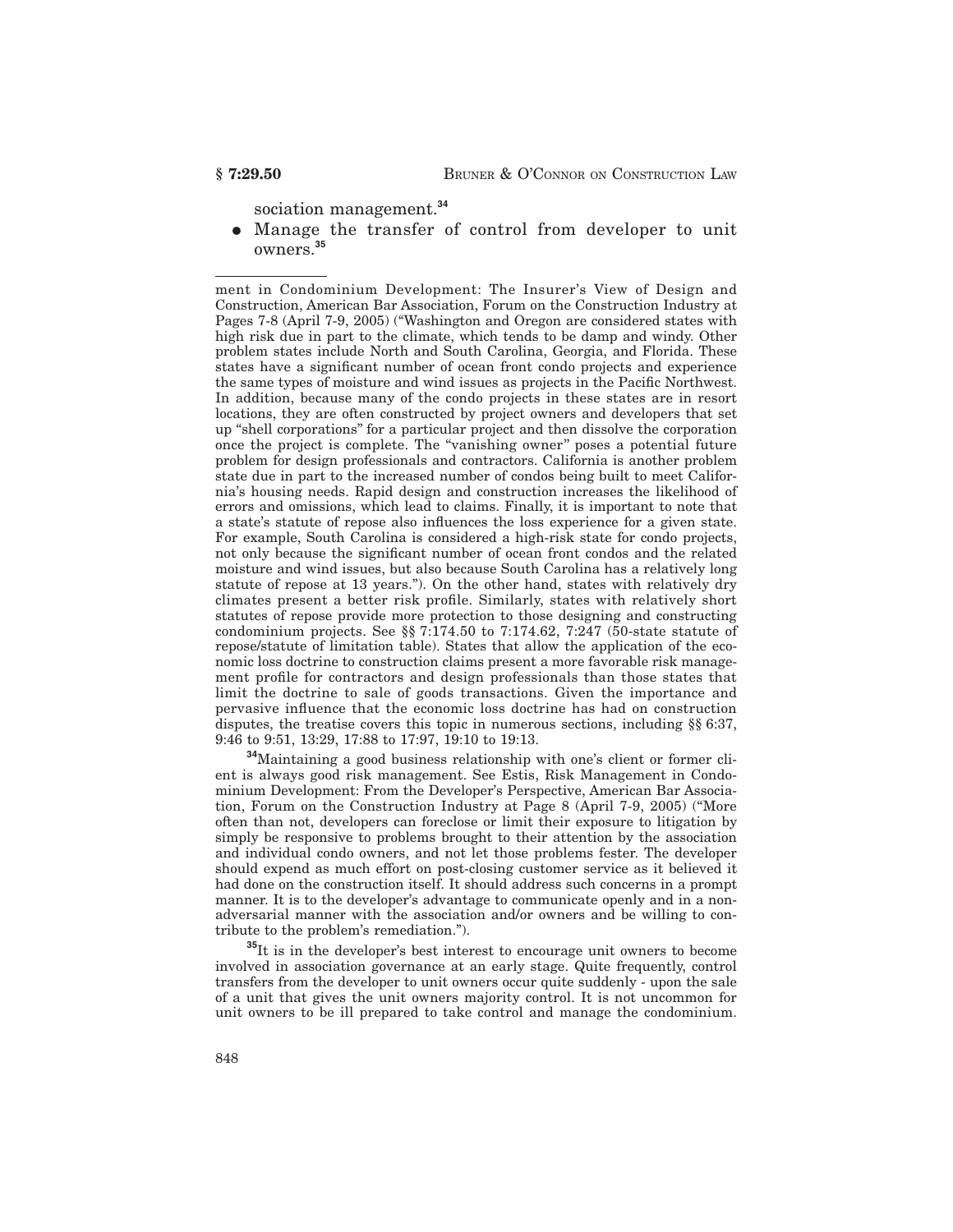## RISK MANAGEMENT **§ 7:29.50**

- Develop appropriate, realistic budgets for condominium development and management and avoid creating expectation problems by disclosing inadequate assessments based upon unrealistic estimates of management, maintenance, and operation costs.**<sup>36</sup>**
- Use proven designs and construction techniques, particularly with respect to water infiltration issues.**<sup>37</sup>**
- When problems do arise, retain specialize consultants to investigate and proactively manage the situation.**<sup>38</sup>**

<sup>36</sup>See Estis, Risk Management in Condominium Development: The Developers Perspective, American Bar Association, Forum on the Construction Industry at Page 4 (April 7-9, 2005) (''One portion of the public offering plan usually includes a proposed budget for the association when the condominium is fully occupied. The developer may wish to focus attention on this issue by having fiscal analysis performed by either an accountant familiar with condominium development projects or a similarly experienced managing agent. The developer may even wish to engage as an accountant a person or firm that is widely known to represent condominium associations in order to give greater credence to the validity of the budget and its components. In connection with the sales of units, disclosure of the assessment amount is of significant concern because it frequently forms the basis for unit owners or the association having their first dispute with the developer. Condominium purchasers are more likely to remember this information over any other. Developers have not historically handled this issue very well, either inadvertently or purposefully utilizing underestimates, especially to better market the units.''); see also Raven's Cove Townhomes, Inc. v. Knuppe Development Co., 114 Cal. App. 3d 783, 171 Cal. Rptr. 334 (1st Dist. 1981).

**<sup>37</sup>**Condominium projects are not particularly good developments with which to explore new designs or construction techniques. There are more than enough issues in condominium design and construction to challenge all but the most intrepid developer. Communal living poses a host of security and sound transmission issues that must be addressed. Moreover, managing construction while unit owners are also building out their individual units (sometimes a feature of pre-sold luxury developments) can pose scheduling and coordination concerns. While high-design sells, it must be employed judiciously in multi-housing construction. Museums, entertainment venues, and religious structures usually are better candidates for cutting-edge design work. Successful condominium projects have more to do with paying attention to the fundamentals—quality design and construction that provides lasting value.

**<sup>38</sup>**If the problem involves water infiltration, it is critical to quickly determine the source or sources to minimize damage. Mold infestation is an all too common result of water infiltration problems. Mold grows and must be timely eradicated to lessen the damage. Retention of appropriate specialists are critical in these situations. See Estis, Risk Management in Condominium Development: The Developers Perspective, American Bar Association, Forum on the Construction Industry at Pages 6-7 (April 7-9, 2005) (''The problem de jure,

Openly communicating with unit owners while still in control and assisting them to be prepared to assume the responsibilities of majority ownership is a wise risk management practice.